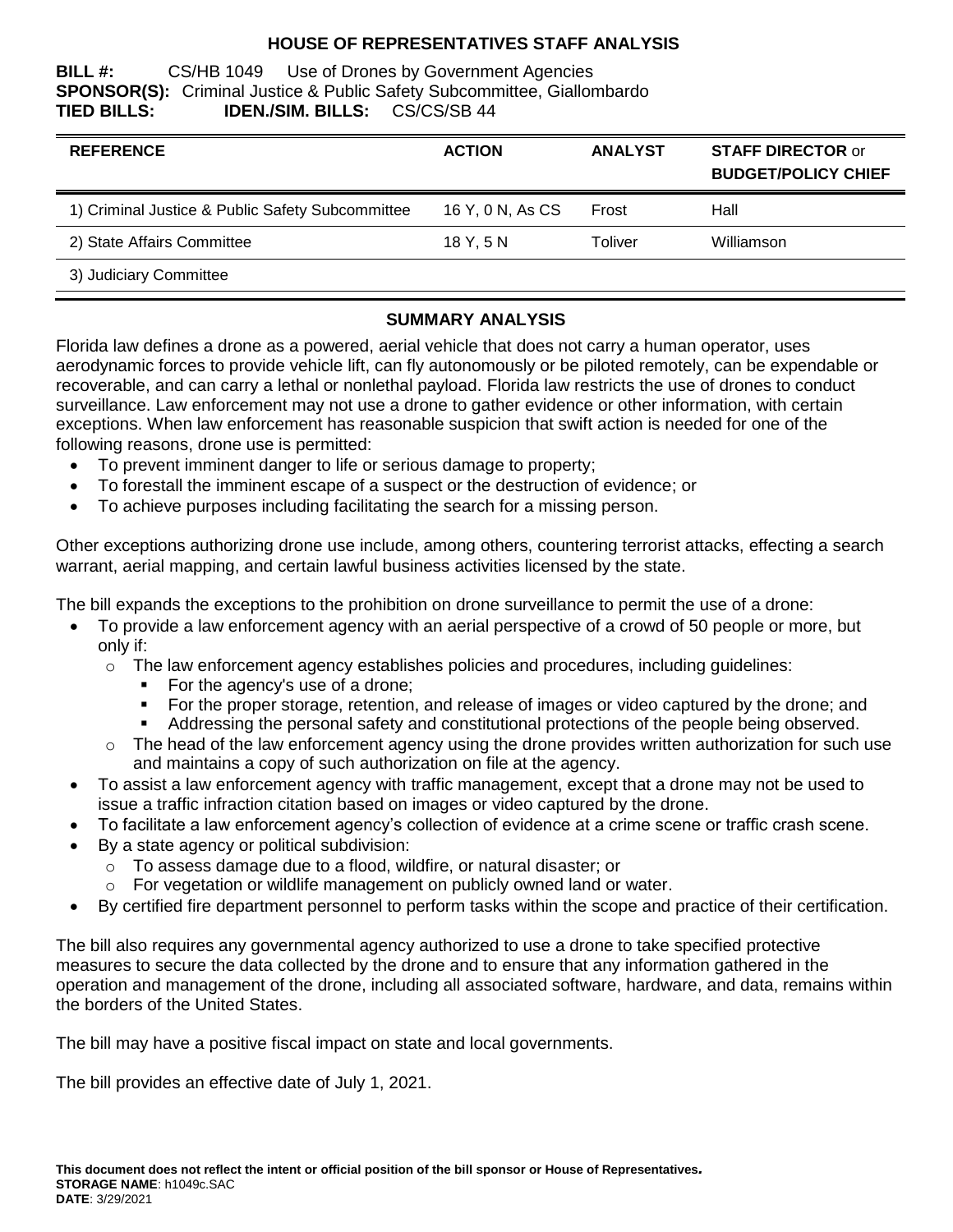### **FULL ANALYSIS**

## **I. SUBSTANTIVE ANALYSIS**

## A. EFFECT OF PROPOSED CHANGES:

### **Background**

Under Florida law, a drone is a powered, aerial vehicle that:

- Does not carry a human operator;
- Uses aerodynamic forces to provide vehicle lift;
- Can fly autonomously or be piloted remotely;
- Can be expendable or recoverable; and
- Can carry a lethal or nonlethal payload.<sup>1</sup>

The entire system of a drone and its associated elements, including communication links and components used to control the drone, are called an unmanned aircraft system.<sup>2</sup> Drones vary in size and weight and may be controlled manually or by an autopilot system using a data link that connects the drone's pilot to the drone. A drone may be equipped with infrared cameras<sup>3</sup> and "LADAR" (laser radar).<sup>4</sup>

#### Public Safety Uses for Drones

Drones have proven useful to law enforcement and governmental entities. A study by the Center for the Study of the Drone at Bard College estimates that at least 910 state and local police, fire, emergency medical services, and other public safety agencies have acquired drones in recent years.<sup>5</sup> Two thirds of the public safety agencies using drones are law enforcement agencies.<sup>6</sup> Some available capabilities include searching for missing persons;<sup>7</sup> enhancing situational awareness in active shooter, hostage, or barricaded suspect incidents;<sup>8</sup> and assisting with border patrol operations.<sup>9</sup>

In traffic accident reconstruction, a drone can capture photographs from above a crash site for highly accurate reconstructions using composite images.<sup>10</sup> The North Carolina Department of Transportation (NCDOT) found that by utilizing drones and advanced imaging software, law enforcement could greatly accelerate accident investigations at a lower cost and with less risk to motorists and investigators.<sup>11</sup> In one study, NCDOT simulated a two-car crash and found that a drone was able to map the scene in 25

 $\overline{a}$ 

**STORAGE NAME**: h1049c.SAC **PAGE: 2** [study.pdf#search=traffic%20reconstruction%20drone](https://www.ncdot.gov/divisions/aviation/Documents/ncshp-uas-mapping-study.pdf#search=traffic%20reconstruction%20drone) (last visited Mar. 24, 2021).

<sup>1</sup> S. 934.50(2)(a), F.S.

<sup>2</sup> S. 330.41(2)(c), F.S.

<sup>&</sup>lt;sup>3</sup> Infrared cameras can see objects through walls based on the relative levels of heat produced by the objects. Congressional Research Service, *Drones in Domestic Surveillance Operations: Fourth Amendment Implications and Congressional Response*, (Apr. 3, 2013) [www.fas.org/sgp/crs/natsec/R42701.pdf](http://www.fas.org/sgp/crs/natsec/R42701.pdf) (last visited Mar. 24, 2021).

<sup>&</sup>lt;sup>4</sup> The research and development laboratory at the Massachusetts Institute of Technology has developed airborne LADAR systems that generate detailed 3D imagery of terrain and structures, including those beneath dense foliage. The lab reports that a micro-LADAR could be used under both clear and heavy foliage conditions for surveillance and reconnaissance missions as well as for humanitarian assistance and disaster relief operations. Massachusetts Institute of Technology, *Micro-ladar*[, https://www.ll.mit.edu/r-d/projects/micro](https://www.ll.mit.edu/r-d/projects/micro-ladar)[ladar](https://www.ll.mit.edu/r-d/projects/micro-ladar) (last visited Mar. 24, 2021).

<sup>5</sup> Dan Gettinger, Center for the Study of the Drone at Bard College, *Public Safety Drones: An Update*, (May 2018) <https://dronecenter.bard.edu/files/2018/05/CSD-Public-Safety-Drones-Update-1.pdf> (last visited Mar. 24, 2021). 6 *Id.*

<sup>&</sup>lt;sup>7</sup> Associated Press, Lost horse riders found with drone, (Jan. 26, 2019[\) https://www.wctv.tv/content/news/Lost-horse-riders-found-with](https://www.wctv.tv/content/news/Lost-horse-riders-found-with-drone-504913522.html)[drone-504913522.html](https://www.wctv.tv/content/news/Lost-horse-riders-found-with-drone-504913522.html) (last visited Mar. 24, 2021).

<sup>8</sup> Los Angeles Police Department, *Small Unmanned Aerial System Pilot Program Deployment Guidelines and Procedures*, (Oct. 13, 2017[\) http://www.lapdpolicecom.lacity.org/101717/BPC\\_17-0410.pdf](http://www.lapdpolicecom.lacity.org/101717/BPC_17-0410.pdf) (last visited Mar. 24, 2021).

<sup>9</sup> David Bier and Matthew Feeney, *Drones on the Border: Efficacy and Privacy Implications*, Cato Institute, (May 1, 2018) <https://www.cato.org/publications/immigration-research-policy-brief/drones-border-efficacy-privacy-implications> (last visited Mar. 24,

<sup>2021).</sup> 

<sup>10</sup> Bob Susnjara, *How drones help Lake County police investigate crashes, get roads open faster*, Daily Herald, (May 7, 2017) <http://www.dailyherald.com/news/20170506/how-drones-help-lake-county-police-investigate-crashes-get-roads-open-faster> (last visited Mar. 24, 2021).

<sup>11</sup> North Carolina Department of Transportation, Aviation Division, *Collision Scene Reconstruction and Investigation Using Unmanned Aircraft Systems*, (August 2017[\) https://www.ncdot.gov/divisions/aviation/Documents/ncshp-uas-mapping-](https://www.ncdot.gov/divisions/aviation/Documents/ncshp-uas-mapping-study.pdf#search=traffic%20reconstruction%20drone)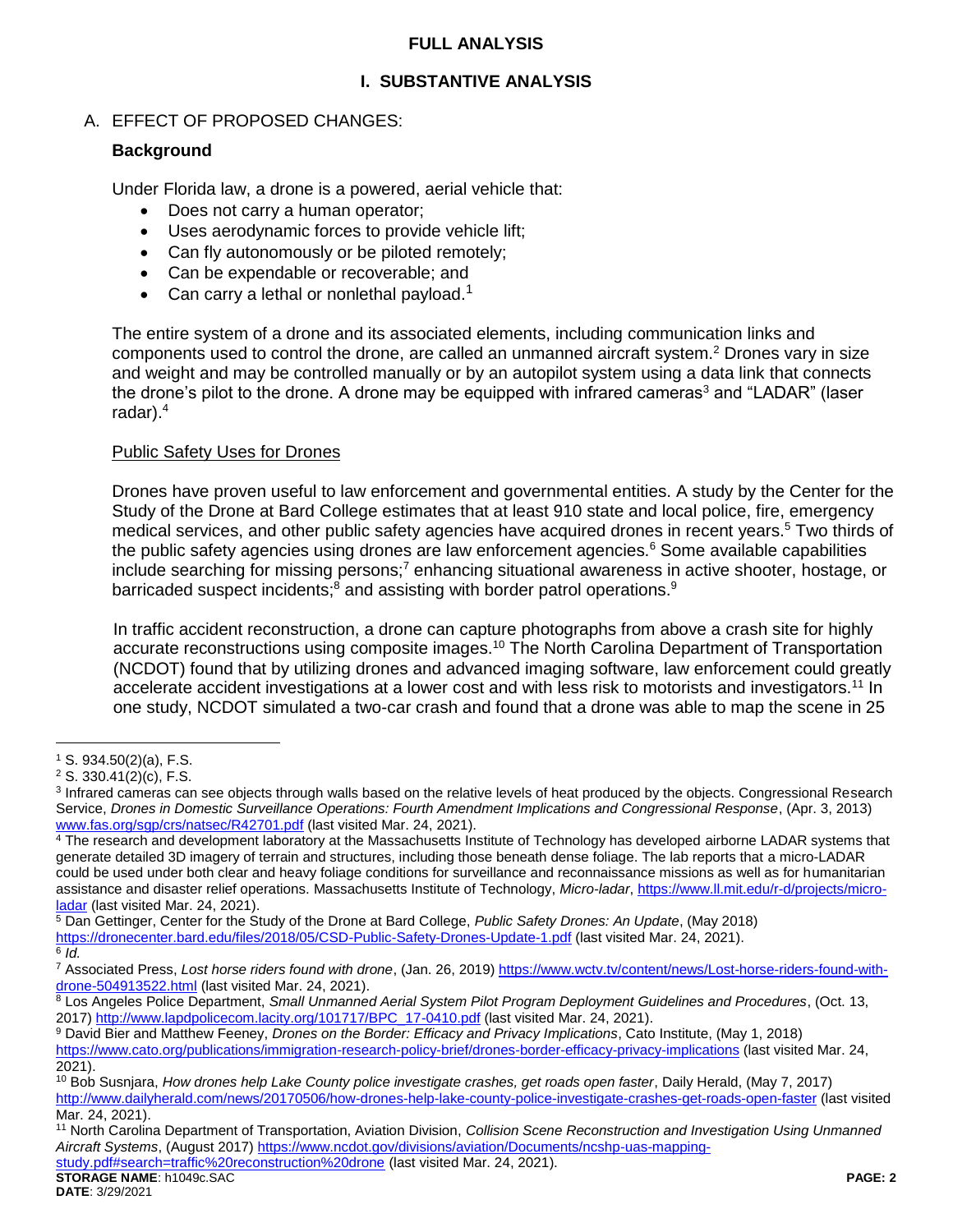minutes while a terrestrial scanner, traditionally used for such mapping, took one hour and 51 minutes.<sup>12</sup> Other departments cite similar timesaving benefits to drone use, which consequently saves resources and helps reopen roads more quickly.<sup>13</sup>

Another potential use for drones is in traffic management, where the need for timely information on traffic flow and incidents is essential.<sup>14</sup> A 2004 study from the University of Florida, in conjunction with the Florida Department of Transportation, found that drone use in data collection and other tasks could drastically improve traffic management.<sup>15</sup> More recently, the Georgia Institute of Technology conducted a feasibility study to determine the economic and operational benefits of using drones in Georgia Department of Transportation operations.<sup>16</sup> The study noted that current traffic surveillance technologies are either inflexible, such as fixed traffic sensors, or labor intensive;<sup>17</sup> however, drones provide a low-cost means of observing traffic aerially and thus improve response times and outcomes for a number of different traffic events.<sup>18</sup> In 2018, the Ohio Department of Transportation launched a three-year study on the potential for coordination and communication between smart vehicles, transportation infrastructure, and drones.<sup>19</sup>

Drones also promote efficiency in responding to natural disasters. A drone can quickly assess damage to buildings and infrastructure.<sup>20</sup> During Hurricane Harvey in Houston in 2017, drones were used to monitor levees, predict flooding, estimate how long an area would be underwater, and create detailed maps to help emergency management agencies.<sup>21</sup> Following Hurricane Michael in 2018, the University of Florida Institute of Food and Agricultural Sciences used drones to determine agricultural crop damage and yield reduction to provide a more accurate account of the damage caused by the storm.<sup>22</sup> Drones may also provide vital assistance to fire departments by using thermal cameras to find victims trapped in a fire, assess how a fire is spreading, or to make emergency supply deliveries. $^{23}$ 

Other potential uses for drones include accurately estimating event sizes, which may be important for city planners, concert coordinators, social movements, or others interested in knowing how many are present at an event, such as law enforcement. While current efforts to estimate crowd size have used both on-the-ground and in-the-air methods, such as traditional aircraft, drones may provide an opportunity to more safely, accurately, and affordably estimate crowd size.<sup>24</sup>

Federal Drone Regulation

<sup>20</sup> Matthew Hutson, *Hurricanes Show Why Drones Are the Future of Disaster Relief*, (Sep. 9, 2017)

 $\overline{a}$ <sup>12</sup> *Id.*

<sup>13</sup> Jenni Bergal, Pew Charitable Trusts, *Another Use for Drones: Investigating Car Wrecks*, (Aug. 6, 2018)

<https://www.pewtrusts.org/en/research-and-analysis/blogs/stateline/2018/08/06/another-use-for-drones-investigating-car-wrecks> (last visited Mar. 24, 2021).

<sup>14</sup> Florida Department of Transportation, *Use of Unmanned Aerial Vehicles in Traffic Surveillance and Traffic Management: Technical Memorandum*, pg. 1, (May 12, 2005[\) https://www.i95coalition.org/wp-content/uploads/2015/03/Report\\_TechMemo\\_UAV\\_FL.pdf](https://www.i95coalition.org/wp-content/uploads/2015/03/Report_TechMemo_UAV_FL.pdf) (last visited Mar. 24, 2021).

<sup>15</sup> *Id.* at 4.

<sup>&</sup>lt;sup>16</sup> Javier Irizarry and Eric Johnson, *Feasibility Study to Determine the Economic and Operational Benefits of Utilizing Unmanned Aerial Vehicles (UAVs): Final Report*, (May 6, 2014[\) https://smartech.gatech.edu/bitstream/handle/1853/52810/FHWA-GA-1H-12-38.pdf](https://smartech.gatech.edu/bitstream/handle/1853/52810/FHWA-GA-1H-12-38.pdf) (last visited Mar. 24, 2021).

<sup>17</sup> *Id.* at 13.  $18$  *Id.* 

<sup>19</sup> Matt Leonard, *Ohio plans to integrate drones into traffic management*, GCN, (Jun. 19, 2018) [https://gcn.com/articles/2018/06/19/ohio](https://gcn.com/articles/2018/06/19/ohio-drone-traffic-management.aspx)[drone-traffic-management.aspx](https://gcn.com/articles/2018/06/19/ohio-drone-traffic-management.aspx) (last visited Mar. 24, 2021).

<https://www.nbcnews.com/mach/science/hurricanes-show-why-drones-are-future-disaster-relief-ncna799961> (last visited Mar. 24, 2021).

<sup>21</sup> *Id.*

<sup>22</sup> Beverly James, *Florida Panhandle: Drones Used to Assess Hurricane Michael Damage*, (Oct. 30, 2018)

<https://agfax.com/2018/10/30/florida-panhandle-drones-used-to-assess-hurricane-michael-damage/> (last visited Mar. 24, 2021). <sup>23</sup> Zacc Dukowitz, *7 ways Fire Departments Use Drones in the Field*, (Apr. 25, 2018)<https://uavcoach.com/drones-fire-departments/> (last visited Mar. 22, 2021).

<sup>24</sup> Austin Choi-Fitzpatricka and Tautvydas Juskauskas, *Up in the Air: Applying the Jacobs Crowd Formula to Drone Imagery*, Procedia Engineering Vol. 107, 273-281, (2015)<https://www.sciencedirect.com/science/article/pii/S1877705815010358> (last visited Mar. 24, 2021).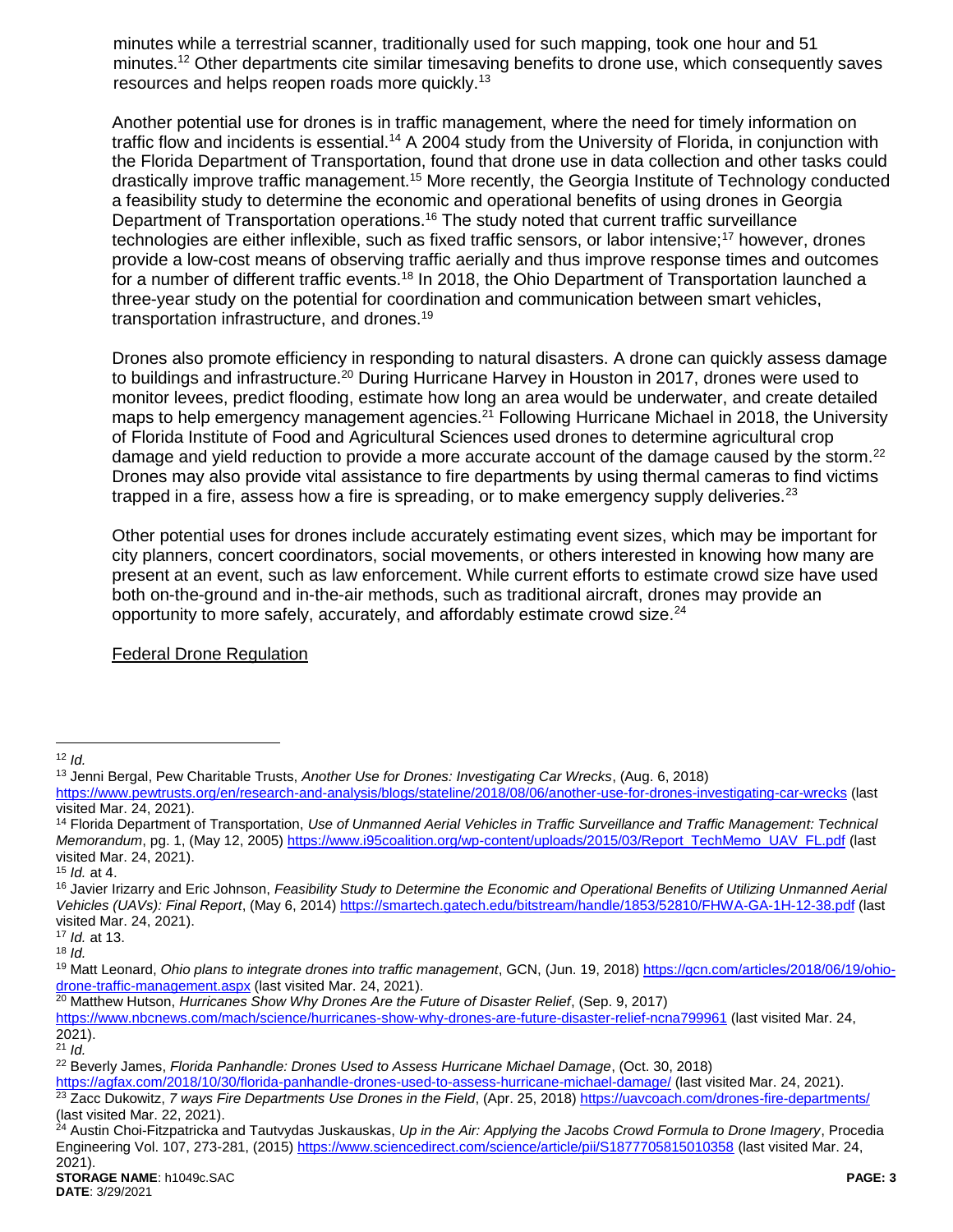The Federal Aviation Administration (FAA) regulates use of navigable airspace.<sup>25</sup> FAA has allowed drone use for essential public operations such as firefighting, disaster relief, search and rescue, law enforcement, border patrol, scientific research, and testing and evaluation since 1990.<sup>26</sup> In February 2012, the Congress passed the Federal Aviation Authority Modernizing and Reform Act (Act), which required FAA to safely open the nation's airspace to drones by September 2015.<sup>27</sup>

In June 2016, based on authority granted by the Act, the FAA issued its regulations on the operation and certification of small drones, those weighing less than 55 pounds at take-off.<sup>28</sup> The 2016 small drone regulations facilitated civilian drone use in the navigable airspace and included airspace restrictions and a waiver mechanism allowing deviations from drone operational restrictions upon application and authorization by FAA. These regulations, which are currently in effect:

- Prohibit a small drone from flying more than 400 feet above the ground or a structure;
- Require a small drone operator to maintain visual line of sight of the aircraft; and
- Prohibit operating a small drone at night.

In 2017, the FAA launched the Unmanned Aircraft Systems Integration Pilot Program.<sup>29</sup> One objective of this pilot program is to test and evaluate various models of state, local, and tribal government involvement to develop and enforce federal regulation of drone operations. Current pilot program participants are exploring package delivery, delivery of life-saving medical equipment, pipeline inspection, airport security, and border protection.<sup>30</sup> These proposals require the FAA to waive some regulations controlling drone operation.

On January 18, 2019, the FAA announced a new proposed regulation for the use of drones that would allow drone operators to routinely fly over people and fly at night.<sup>31</sup> The proposed regulation provided a risk-assessment model based upon the weight and design of the drone and proposed considering mitigation based on features designed to prohibit serious injury or property damage if the drone makes contact with a person or property on the ground.<sup>32</sup> On December 28, 2020, the FAA announced the new rule allowing routine flying of small drones over people, over moving vehicles, and at night if the drone and its user meet certain safety and pilot training criteria.<sup>33</sup> The rule makes other changes such as updating the required training framework and expanding the list of persons who may request a remote pilot certificate. The final rule was published in the Federal Register on March 10, 2021, and is effective April 21, 2021.<sup>34</sup>

### Fourth Amendment Considerations

The Fourth Amendment of the United States Constitution guarantees:

- The right of the people to be secure in their persons, houses, papers, and effects, against unreasonable searches and seizures shall not be violated; and
- No warrants shall issue without probable cause, supported by oath or affirmation, and particularly describing the place to be searched, and the persons or things to be seized.<sup>35</sup>

 $\overline{a}$ 

<sup>25</sup> 49 U.S.C. § 40103 (2019).

<sup>26</sup> FAA, *Fact Sheet – Unmanned Aircraft Systems*, (Feb. 15, 2015)

[https://www.faa.gov/news/fact\\_sheets/news\\_story.cfm?newsId=18297](https://www.faa.gov/news/fact_sheets/news_story.cfm?newsId=18297) (last visited Mar. 24, 2021).

<sup>27</sup> Public Law 112-095.

<sup>28</sup> 81 Fed. Reg. 42063 (2016)*.*

<sup>29</sup> Federal Aviation Administration, UAS Integration Program, *Program Overview*, (Oct. 25, 2017)

[https://www.faa.gov/uas/programs\\_partnerships/integration\\_pilot\\_program/](https://www.faa.gov/uas/programs_partnerships/integration_pilot_program/) (last visited Mar. 24, 2021).

<sup>30</sup> Federal Aviation Administration, *Integration Pilot Program Lead Participants*,

[https://www.faa.gov/uas/programs\\_partnerships/integration\\_pilot\\_program/lead\\_participants/](https://www.faa.gov/uas/programs_partnerships/integration_pilot_program/lead_participants/) (last visited Mar. 24, 2021).

<sup>31</sup> Safe and Secure Operations of Small Unmanned Aircraft Systems, 84 Fed. Reg. 3732, (Feb. 13, 2019) (codified at 14 CFR Part 107) <https://www.govinfo.gov/content/pkg/FR-2019-02-13/pdf/2019-00758.pdf> (last visited Mar. 24, 2021).  $\overline{\frac{32}{}}$  *Id.* 

<sup>33</sup> FAA Executive Summary, *Final Rule on Operation of Small Unmanned Aircraft Systems Over People*, (Dec. 28, 2020) [https://www.faa.gov/news/media/attachments/OOP\\_Executive\\_Summary.pdf](https://www.faa.gov/news/media/attachments/OOP_Executive_Summary.pdf) (last visited Mar. 24, 2021).

<sup>34</sup> FAA, *Operations Over People General Overview*, (Mar. 9, 2021)

[https://www.faa.gov/uas/commercial\\_operators/operations\\_over\\_people/](https://www.faa.gov/uas/commercial_operators/operations_over_people/) (last visited Mar. 24, 2021).

 $35$  U.S. Const. amend. IV.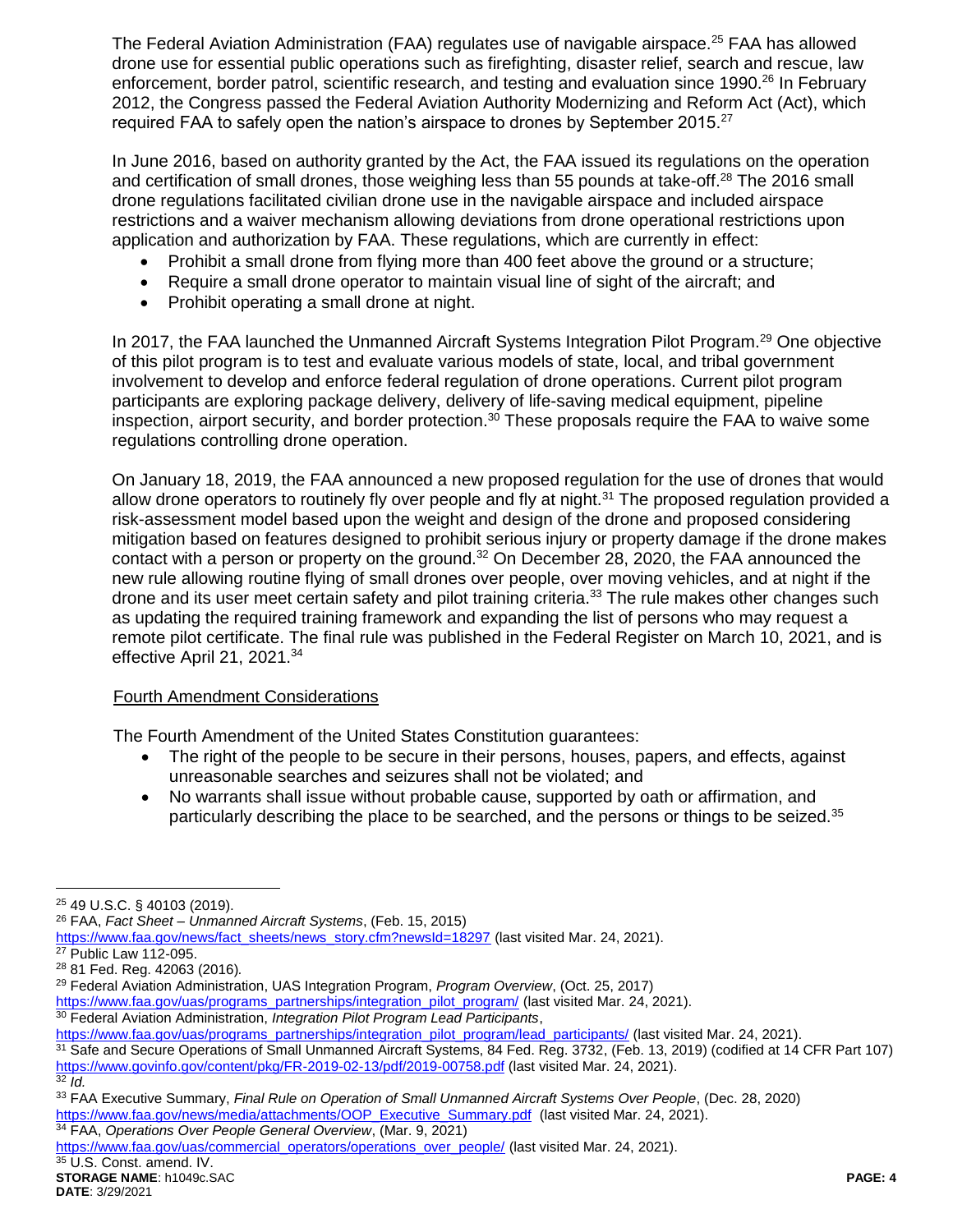Under Fourth Amendment jurisprudence, a search occurs whenever the government intrudes upon an area in which a person has a reasonable expectation of privacy. If there is no reasonable expectation of privacy in the area, Fourth Amendment protections do not apply. However, if the activity qualifies as a search because there is a reasonable expectation of privacy in the area, either the government must secure a warrant or an exception to the warrant requirement must apply.<sup>36</sup>

### *Searches from the Navigable Airspace*

The United States Supreme Court (Court) has generally held that a person does not have an expectation of privacy in the navigable airspace above otherwise protected areas, such as a home. In 1986, the Court held in *California v. Ciraolo* that police officers who flew a private plane 1,000 feet over a yard to observe marijuana growing within did not conduct a search under the Fourth Amendment.<sup>37</sup> The Court reasoned that a person does not have a reasonable expectation of privacy under these circumstances because "[a]ny member of the public flying in this airspace who glanced down could have seen everything that these officers observed."<sup>38</sup> Of note, the officers' observations in *Ciraolo* were naked eye.

During the same term as *Ciraolo*, the Court considered *Dow Chemical Co. v. United States*, in which the federal Environmental Protection Agency (EPA) employed a contractor to conduct aerial surveillance of a chemical plant using an airplane and aerial mapping camera.<sup>39</sup> The Court noted that the photographs used by the EPA are commonly used in mapmaking, further reasoning that "any person with an airplane and an aerial camera could readily duplicate them."<sup>40</sup> The Court signaled, however, that more sophisticated technologies might give rise to Fourth Amendment protections:

It may well be, as the Government concedes, that surveillance of private property by using highly sophisticated surveillance equipment not generally available to the public, such as satellite technology, might be constitutionally proscribed absent a warrant. But the photographs here are not so revealing of intimate details as to raise constitutional concerns. Although they undoubtedly give EPA more detailed information than naked-eye views, they remain limited to an outline of the facility's buildings and equipment. The mere fact that human vision is enhanced somewhat, at least to the degree here, does not give rise to constitutional problems.<sup>41</sup>

### *Governmental Use of Advanced Technologies*

In 2001, the Court held in *Kyllo v. United States* that police use of sense-enhancing technology not generally available to the public constituted a search under the Fourth Amendment when used to intrude into a constitutionally protected area.<sup>42</sup> The technology at issue in *Kyllo* was a thermal-imaging sensor, which police used to scan a home to detect marijuana cultivation within it. Although the police did not physically enter the home, the Court held that using a device not in general public use to explore details of the home that would previously have been unknowable without physical intrusion was a search that was presumptively unreasonable without a warrant.<sup>43</sup>

The Court has not addressed drones and the Fourth Amendment. Importantly, the use of drones by civilian hobbyists and commercial enterprises has increased in recent years along with their use by law enforcement. The FAA estimates the market for commercial drones will triple by 2023.<sup>44</sup> As drone flight

 $\overline{a}$ 

[https://www.faa.gov/data\\_research/aviation/aerospace\\_forecasts/media/FY2019-39\\_FAA\\_Aerospace\\_Forecast.pdf](https://www.faa.gov/data_research/aviation/aerospace_forecasts/media/FY2019-39_FAA_Aerospace_Forecast.pdf) (last visited Mar. 24, 2021).

<sup>&</sup>lt;sup>36</sup> Examples of exceptions to the warrant requirement include exigent circumstances, searches of motor vehicles, and searches incident to arrest.

<sup>37</sup> *California v. Ciraolo*, 476 U.S. 207 (1986).

<sup>38</sup> *California*, 476 U.S. at 214-15.

<sup>39</sup> *Dow Chemical Co. v. U.S.*, 476 U.S. 227 (1986).

<sup>40</sup> *Dow*, 476 U.S. at 231.

<sup>41</sup> *Dow*, 476 U.S. at 238.

<sup>42</sup> *Kyllo v. U.S.*, 533 U.S. 27, 34 (2001).

<sup>43</sup> *Kyllo*, 533 U.S. at 40.

<sup>44</sup> Federal Aviation Administration, *FAA Aerospace Forecast: Fiscal Years 2019-2039*,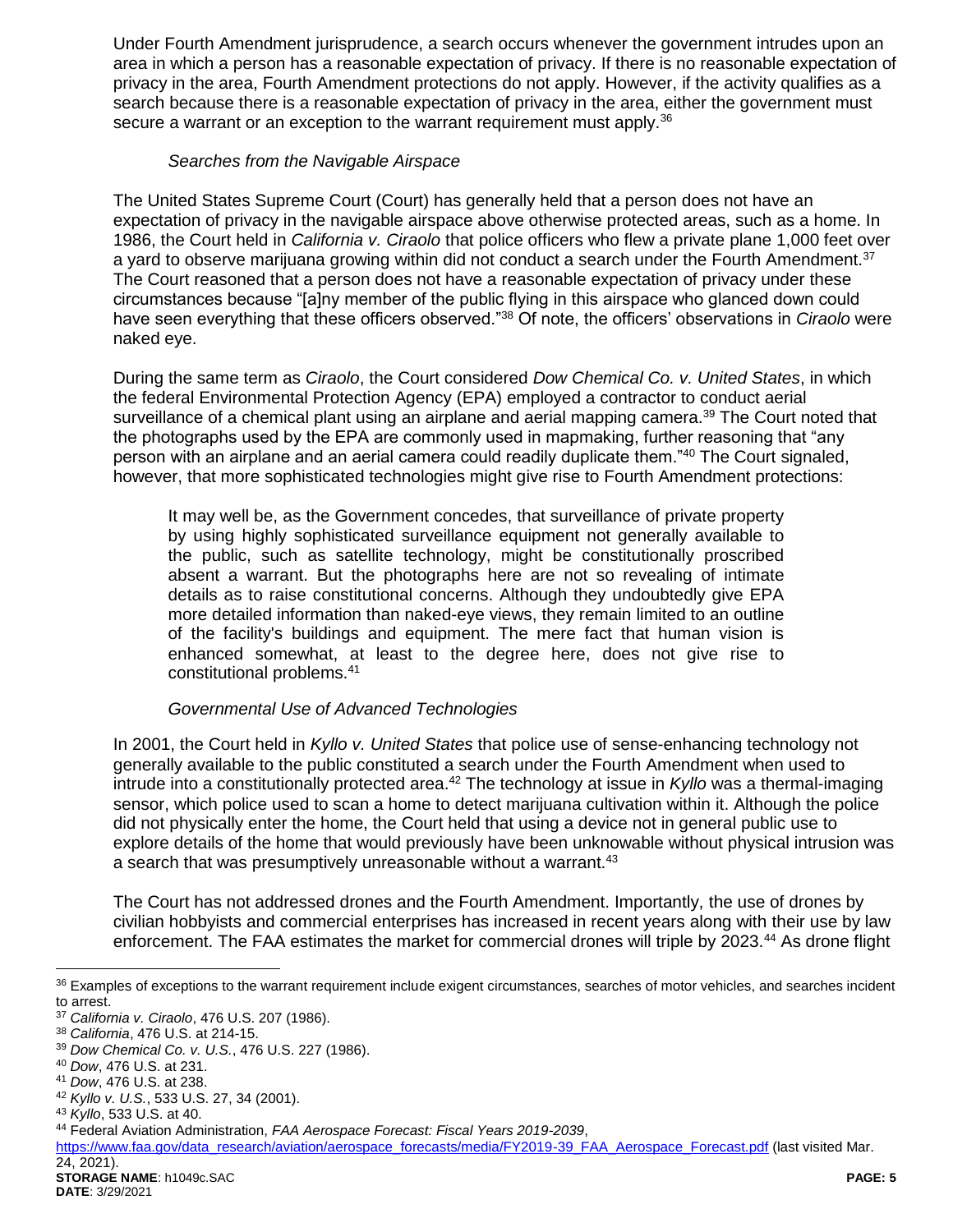is available to the general public, it follows under both the *Ciraolo* line of cases regarding aerial surveillance and *Kyllo* that drone observations would not constitute a search. However, the Court has recently changed course in Fourth Amendment jurisprudence with several key cases addressing new technological capabilities in other areas, such as with cell phones, mobile trackers, and cell site tracking.<sup>45</sup> These cases addressing new technologies suggest a trend towards increasing privacy protections beyond the traditional analyses used in the *Ciraolo* and *Kyllo* era, making it difficult to predict with any precision how the courts will handle drones and privacy issues.

### Florida Law

Section 934.50, F.S., the Freedom from Unwarranted Surveillance Act (act), restricts the use of drones by individuals and government entities to conduct surveillance. The act prohibits law enforcement agencies from using a drone to gather evidence or other information with certain exemptions. The act recognizes that a real property owner is presumed to have a reasonable expectation of privacy on his or her privately owned real property if he or she cannot be seen by persons at ground level who are in a place they have a legal right to be.<sup>46</sup> Thus, law enforcement may not use a drone to gather evidence or other information, with certain exceptions. When law enforcement has reasonable suspicion that swift action is needed for one of the following reasons, drone use is permitted to:

- Prevent imminent danger to life or serious damage to property;
- Forestall the imminent escape of a suspect or the destruction of evidence; or
- Achieve purposes including facilitating the search for a missing person.<sup>47</sup>

Other exceptions authorizing drone use include:

- Countering terrorist attacks;
- **Effecting search warrants authorized by a judge;**
- Lawful business activities licensed by the state, with certain exceptions;
- Assessing property for ad valorem taxation purposes;
- Capturing images of utilities for specified purposes;
- Aerial mapping;
- Cargo delivery;
- Capturing images necessary for drone navigation;
- Routing, siting, installation, maintenance, or inspection of communications service facilities; and
- By non-law enforcement employees of the Fish and Wildlife Conservation Commission or the Florida Forest Service for managing invasive exotic plants or animals, and suppressing and mitigating wildfires. 48

The act further provides that evidence obtained or collected by a law enforcement agency using a drone is not admissible in a criminal prosecution in any court of law in the state, unless it is permitted under an exception.<sup>49</sup>

# **Effect of Proposed Changes**

The bill expands the exceptions to the prohibition on drone surveillance to permit the use of a drone:

- To provide a law enforcement agency with an aerial perspective of a crowd of 50 people or more, but only if:
	- $\circ$  The law enforcement agency establishes policies and procedures, including guidelines:
		- For the agency's use of a drone;
		- For the proper storage, retention, and release of images or video captured by the drone; and
		- Addressing the personal safety and constitutional protections of the people being observed.

 $\overline{a}$ 

<sup>45</sup> *Riley v. California*, 134 S.Ct. 2473 (2014); *United States v. Jones*, 565 U.S. 400 (2012); *Carpenter v. United States*, 138 S.Ct. 2206 (2018).

<sup>46</sup> S. 934.50(3)(a), (4), F.S.

<sup>47</sup> S. 934.50(4)(c), F.S.  $48$  S. 934.50(4)(a)-(b), and (d)-(j), F.S.

<sup>49</sup> S. 934.50(6), F.S.

**STORAGE NAME**: h1049c.SAC **PAGE: 6**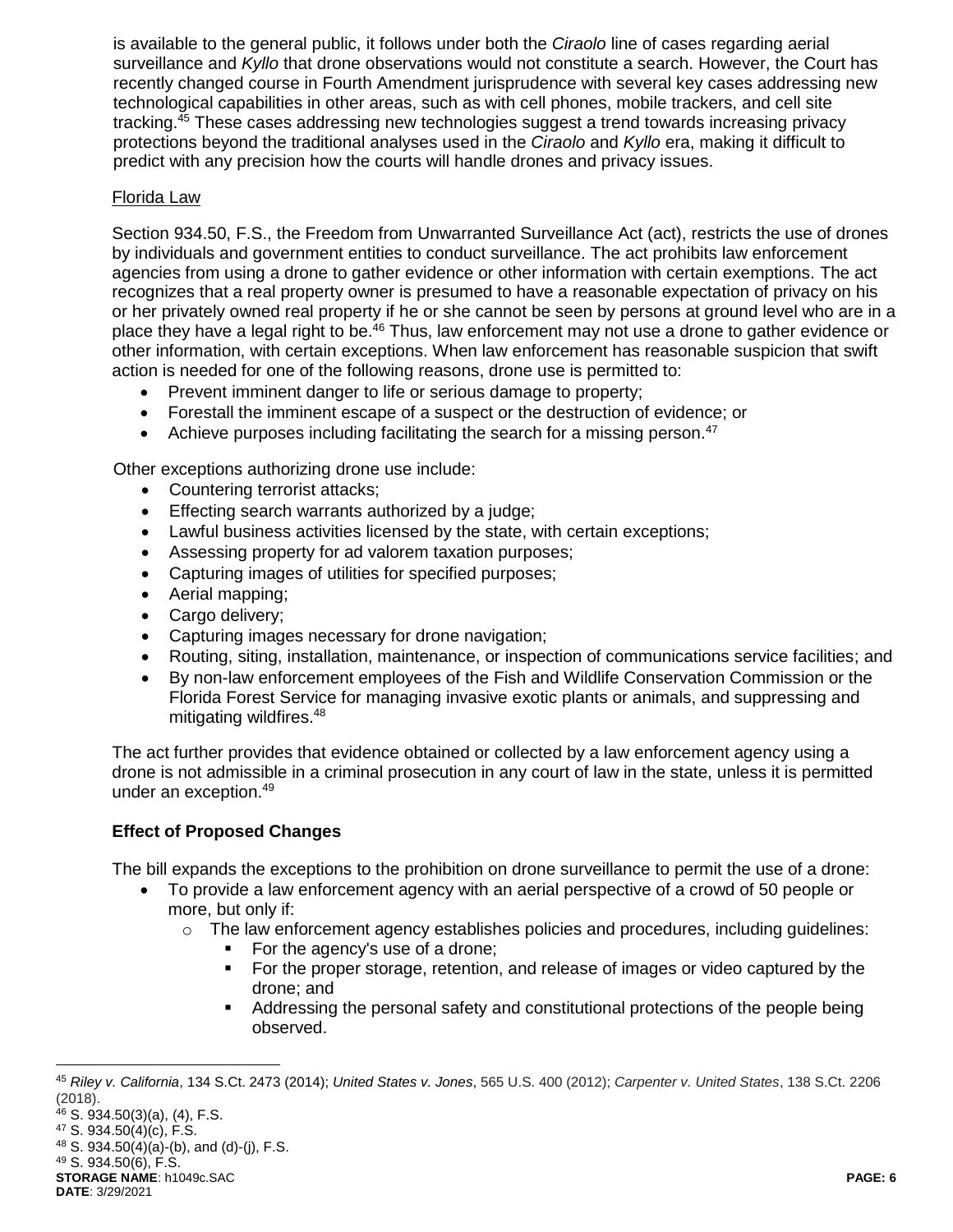- o The head of the law enforcement agency using the drone provides written authorization for such use and maintains a copy of such authorization on file at the agency.
- To assist a law enforcement agency with traffic management, except that a drone may not be used to issue a traffic infraction citation based on images or video captured by the drone.
- To facilitate a law enforcement agency's collection of evidence at a crime scene or traffic crash scene.
- By a state agency or political subdivision:
	- o To assess damage due to a flood, wildfire, or natural disaster; or
	- o For vegetation or wildlife management on publicly owned land or water.
- By certified fire department personnel to perform tasks within the scope and practice authorized under their certifications.

The bill also specifies that any governmental entity, which means any state, county, local, or municipal governmental entity or any unit of government created or established by law, authorized to use a drone must take specified protective measures to secure the data collected by the drone and to ensure that any information gathered in the operation and management of the drone, including all associated software, hardware, and data, remains within the borders of the United States. A governmental entity may protect data by operating the drone in a manner that ensures:

- Any data collected by the drone is securely transmitted and does not require connecting the drone to the Internet or transmitting data using the Internet.
- If data is transmitted through the Internet, the data is encrypted, including all sensitive flight data such as location, flight path, or other system control logs, whether the drone is in transit or at rest.

The bill may create opportunities for law enforcement and state agencies to improve efficiency by authorizing drone use to accomplish tasks currently performed by manned aircraft. As with any surveillance activity, governmental actors are bound by Fourth Amendment protections. Though the bill allows the government to use drones, the manner of use must comport with constitutional privacy protections.

The bill provides an effective date of July 1, 2021.

B. SECTION DIRECTORY:

**Section 1:** Amends s. 934.50, F.S., relating to searches and seizure using a drone. **Section 2:** Amends s. 330.41, F.S., relating to the Unmanned Aircraft Systems Act. **Section 3:** Provides an effective date of July 1, 2021.

# **II. FISCAL ANALYSIS & ECONOMIC IMPACT STATEMENT**

- A. FISCAL IMPACT ON STATE GOVERNMENT:
	- 1. Revenues:

None.

2. Expenditures:

Drones have proven to be more efficient than traditional on-the-ground or manned aircraft efforts in several public safety operations. Authorizing their use for more purposes may reduce costs for state agencies performing these operations, such as the Florida Highway Patrol and the Department of Agriculture and Consumer Services.

#### B. FISCAL IMPACT ON LOCAL GOVERNMENTS:

1. Revenues:

None.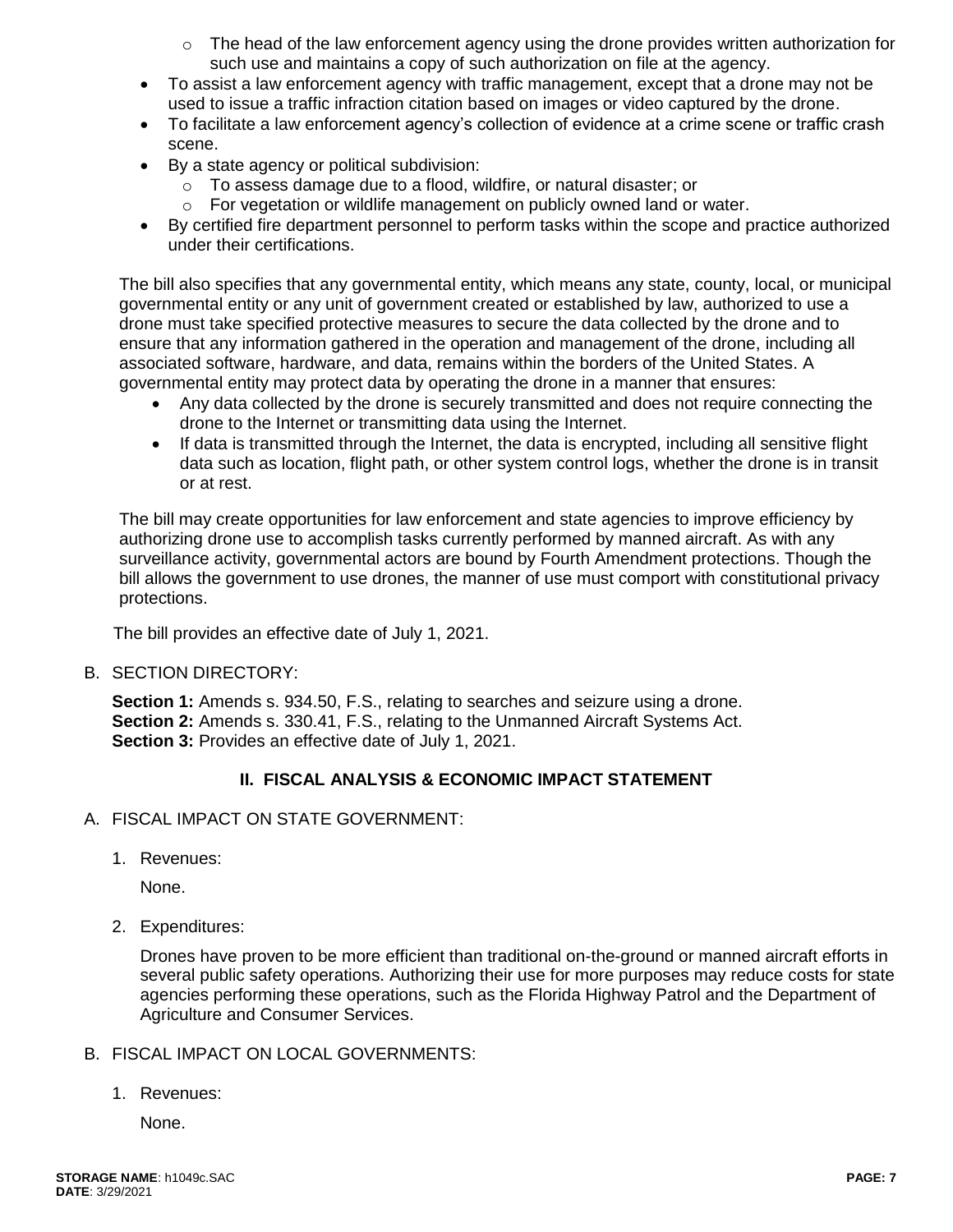2. Expenditures:

Drones have proven to be more efficient than traditional on-the-ground or manned aircraft efforts in several public safety operations. Authorizing their use for more purposes may reduce costs for local law enforcement and fire departments.

C. DIRECT ECONOMIC IMPACT ON PRIVATE SECTOR:

None.

D. FISCAL COMMENTS:

None.

## **III. COMMENTS**

- A. CONSTITUTIONAL ISSUES:
	- 1. Applicability of Municipality/County Mandates Provision:

Not applicable. This bill does not appear to require counties or municipalities to spend funds or take action requiring the expenditure of funds; reduce the authority that counties or municipalities have to raise revenues in the aggregate; or reduce the percentage of state tax shared with counties or municipalities.

2. Other:

Governmental action is subject to the requirements of the Fourth Amendment of the U.S. Constitution. Though the bill authorizes drone use in certain circumstances, the Fourth Amendment may control how the drone is used under a particular factual scenario, such as determining whether a warrant is required.

B. RULE-MAKING AUTHORITY:

Not applicable.

C. DRAFTING ISSUES OR OTHER COMMENTS:

None.

# **IV. AMENDMENTS/ COMMITTEE SUBSTITUTE CHANGES**

On March 22, 2021, the Criminal Justice and Public Safety Subcommittee adopted one amendment and reported the bill favorably as a committee substitute. The amendment:

- Specified that a law enforcement agency may only use a drone to provide an aerial perspective of a crowd of 50 people or more, if:
	- $\circ$  The law enforcement agency establishes policies and procedures, including quidelines:
		- For the agency's use of a drone;
		- For the proper storage, retention, and release of images or video captured by the drone; and
		- Addressing the personal safety and constitutional protections of the people being observed.
	- $\circ$  The head of the law enforcement agency using the drone provides written authorization for such use and maintains a copy of such authorization on file at the agency.